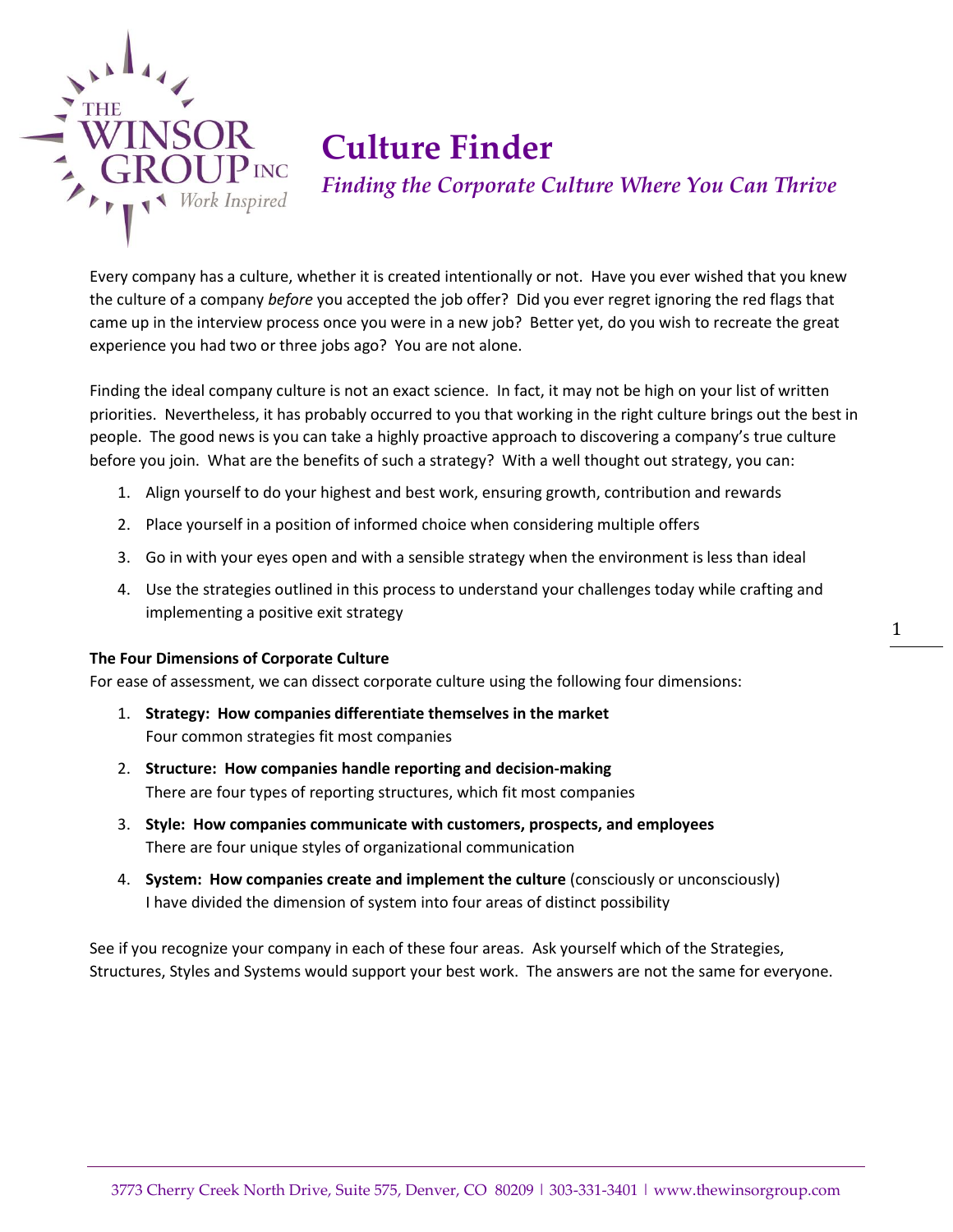

**I. Strategy**: It is critical to align with a company that knows and deploys its strategies clearly and consistently. A good strategy often stems from a welldefined mission statement. The four strategies depicted in this illustration speak to the ways that any company can choose to position and sell its unique value proposition. Note that no one strategy is inherently better than another, however, choosing the right strategy for a given company makes all the difference in success or failure.

Examples of each quadrant include:

a. **Making a Difference**: Franklin Covey - Through education and enhancing activities, decisionmaking, and life balance, the company makes a difference in customers' lives

| <b>Strategy</b>     |                      |  |
|---------------------|----------------------|--|
| Making a Difference | Customization        |  |
| Commodity           | <b>Best in Class</b> |  |

- b. **Customization**: George Martin, Record Producer He created loyal customers in the music industry by producing highly customized sounds for The Beatles, Elton John, Jeff Beck and others
- c. **Commodity**: Southwest Airlines In a commoditized market, they pride themselves on operational efficiency, consistency, and on-time flights
- d. **Best in Class**: Bose Sound Wave Radio It is more expensive but is unapologetically positioned as the best money can buy
- **II. Structure**: Much can be learned about a company's culture by examining the way that decisions are made and how reporting is handled. This speaks to a company's inherent values and viewpoint on human capital management.

| <b>Structure</b>          |                         |  |
|---------------------------|-------------------------|--|
| Collaborative Consensus   | Hierarchical & Top Down |  |
| <b>Board of Directors</b> | Single Point of Command |  |

2

- a. **Collaborative Consensus**: Varying viewpoints are solicited and considered. Benefit-New ideas can be surfaced and applied. Downside-Critical decisions can be delayed.
- b. **Hierarchical & Top Down**: Commands come from the top and filter down. Benefit-If done with clarity and consistency, efficiency and quality can result. Downside-When reasoning is not clear or decisions don't make sense, dissension, a lack of productivity and high turnover can result.
- c. **Board of Directors**: This can be an internal management team or literal Board of Directors making strategic decisions. Benefit-When leadership is strong and communication clear, the company can make powerful strides. Downside-When leadership is weak, indecisive or inconsistent, breakdowns occur at all levels.
- d. **Single Point of Command**: One person sets the tone and direction. Benefit-With a benevolent leader direction can be clear, provided the leader surrounds herself with significant talent and integrates input in their weak areas. Downside-When the leader does not know when to allow autonomy, does not see their own weaknesses, or does not know when to step in and direct, the result is confusion and poor outcomes.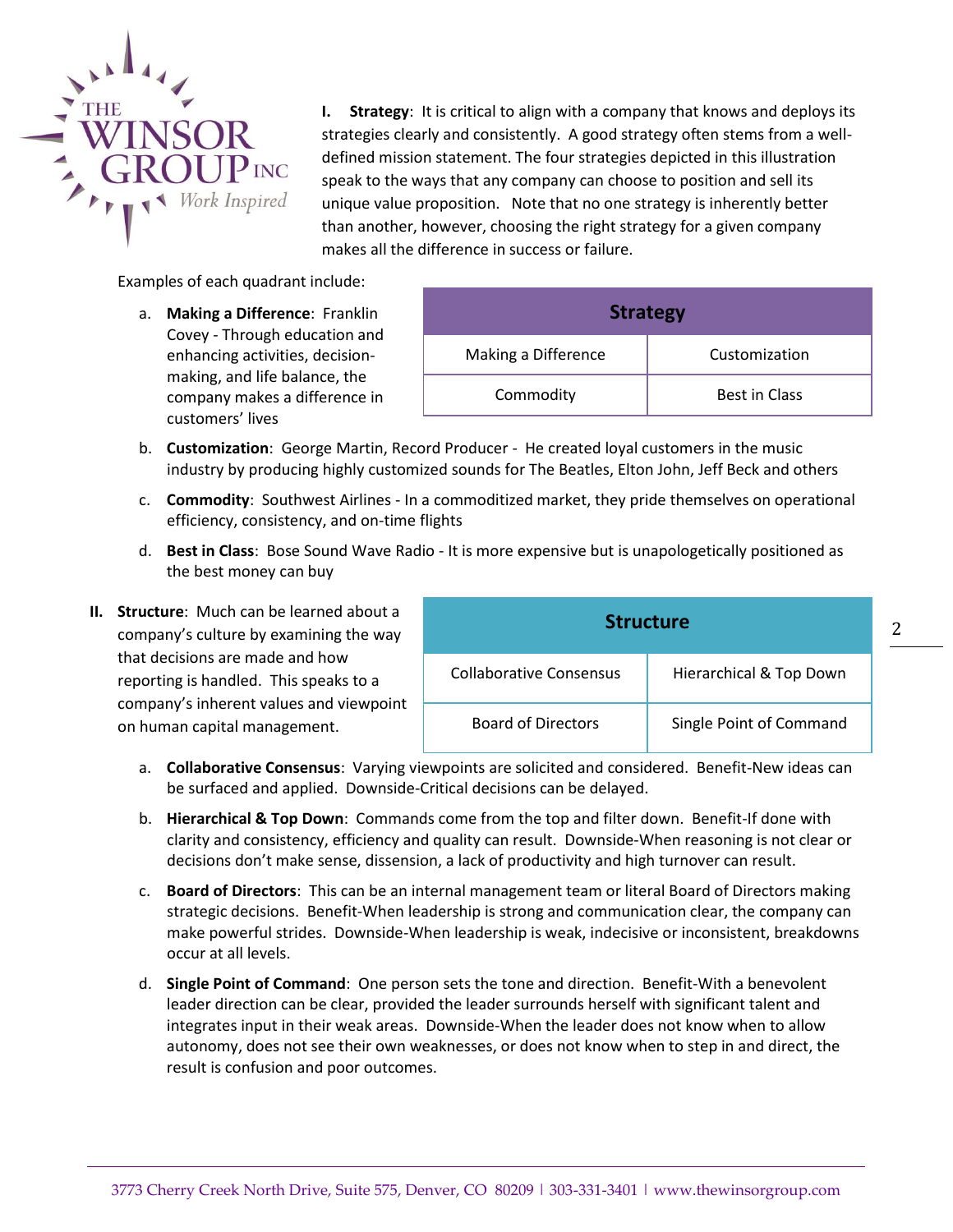

**III. Style**: The way that customers, prospects and employees experience day-to-day communication with a company is perhaps the best indicator of true company culture.

a. **Collaborative Implementers**: These are the people, teams, and companies who look for the best quality input on new initiatives, daily operations, and overall strategies. There is a healthy balance between

collaboration and action.

b. **Visionary Drivers**: This is often a single leader or small team of leaders with an inspirational vision of excellence with the know-how to get things done and who spread their enthusiasm to others.

| <b>Style</b>                      |                               |
|-----------------------------------|-------------------------------|
| <b>Collaborative Implementers</b> | <b>Visionary Drivers</b>      |
| Responders & Maintainers          | <b>Reactors &amp; Blamers</b> |

**System**

Low Awareness & High Discipline

Low Awareness & Low Discipline

c. **Responders & Maintainers**: These companies operate in

> response to, but rarely ahead of, the customer and the market. In this environment, the customer is important, but there is insufficient energy or passion to innovate or excel.

- d. **Reactors & Blamers**: In this culture, the focus is more on blame than the solution. Oftentimes, denial of major underlying issues is rampant and any solutions offered may be temporary or address only surface concerns.
- **IV. System**: This relates to the tools used to create, implement and maintain the desired culture. The first three dimensions-Strategy, Structure, and Style-all set the tone for the System ultimately used to create culture.
	- a. **High Awareness + High Discipline**:

This model combines an honest awareness of issues and opportunities with the consistency of a disciplined approach to resolving problems and seizing opportunity. Tools are selected, refined and applied consistently to gain desired and measured outcomes.

High Awareness & High Discipline

High Awareness & Low Discipline

- b. **Low Awareness + High Discipline**: This model functions under the leadership of a driven leader with a high degree of consistency and discipline who is unaware of—or simply does not care about—how the methods used impact employees and sometimes, customers.
- c. **High Awareness + Low Discipline**: I refer to this style as "Book-of-the-Month-Club Management," because there is great excitement about the latest in management books and tools, but little or no consistency in implementation—and worse, no consequences for failure to meet expectations.
- d. **Low Awareness + Low Discipline**: This culture exemplifies the "seat of the pants" style where there is low or no awareness of what we don't know, and new things are tried arbitrarily with no substantial level of consistency or direction. There is an overall lack of planning and a lot of last minute stress to meet deadlines.

3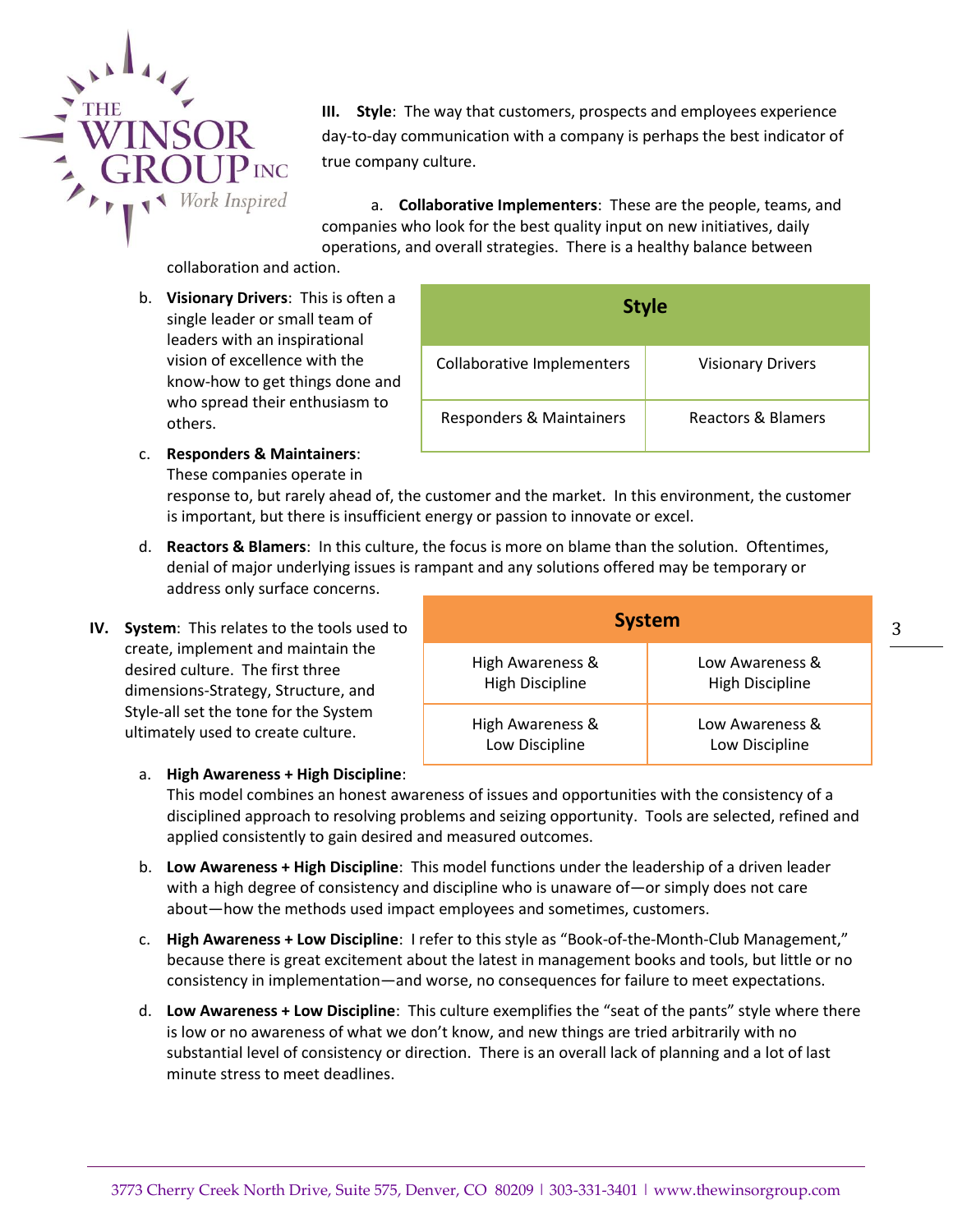

When we apply these four dimensions and the four quadrants of each to a company, we can come up with some good insights into motivation, culture, strategy and likelihood of corporate success. It is also possible to see areas of personal alignment with a company, or misalignment, as the case may be.

When interviewing for a position we have a wonderful opportunity to gain a glimpse into these four aspects of a company's culture. Yet in many cases, this opportunity is squandered. Why? Sometimes it is lack of preparation,

other times it is based on fear that we will lose the opportunity. Often, individuals do not consider it an option to get this much information in advance of a career decision.

I maintain that it is our responsibility and right to gather reasonable information before making a critical life decision. After all, you will become, at minimum, a stakeholder in the success of the next company you join. Your livelihood and quality of life depend in large measure on the success or failure of the entity where you spend most of your waking hours. By examining the four dimensions of corporate culture before you accept a job, you position yourself for the best possible outcome.

How can you discover where a company fits in each of these areas? There are four major areas to cover in your due diligence process:

- 1. Open-ended and probative interview questions (more on this in a moment)
- 2. Third party information, including third party magazine articles (not press releases), and interviews with suppliers and vendors
- 3. Customer references (yes, you should ask for references and check them, too!)
- 4. Speaking with current and past employees, if at all possible (I will tell you how)

Here is how to conduct a successful discovery process:

- 1. Research the company and their competitors. Try to determine how (or if) the company conveys its unique value proposition. Read industry articles to discover what the company's relationship is with Wall Street if publicly traded, its reputation within its own community, and its position relative to the competition.
- 2. Discover the company's alliances in the business community. Informally ask around about reputation, quality and communication. See how they treat their vendors and suppliers. Do they pay on time? Do they have a reputation for creating one-sided agreements? Do people want to do business with them?
- 3. Once you have an interview, your first job is to establish rapport. Then you can ask more in-depth questions about culture. The questions that follow are only examples, and are meant to spur your creative thought process in gaining an understanding of the company culture:
	- a. What is more important to your company, delivering the product with efficiency and consistency, or collaborating with the client on a custom result or product? Why?
	- b. Would you say your company prides itself more on being first-to-market with new ideas, or on providing services that enhance your customer's decision-making processes?
	- c. Give me an example of a recent corporate initiative that is public (not confidential) and tell me why it is important to your company.
	- d. What are some examples of the tools your company uses to implement and maintain a cohesive company culture?